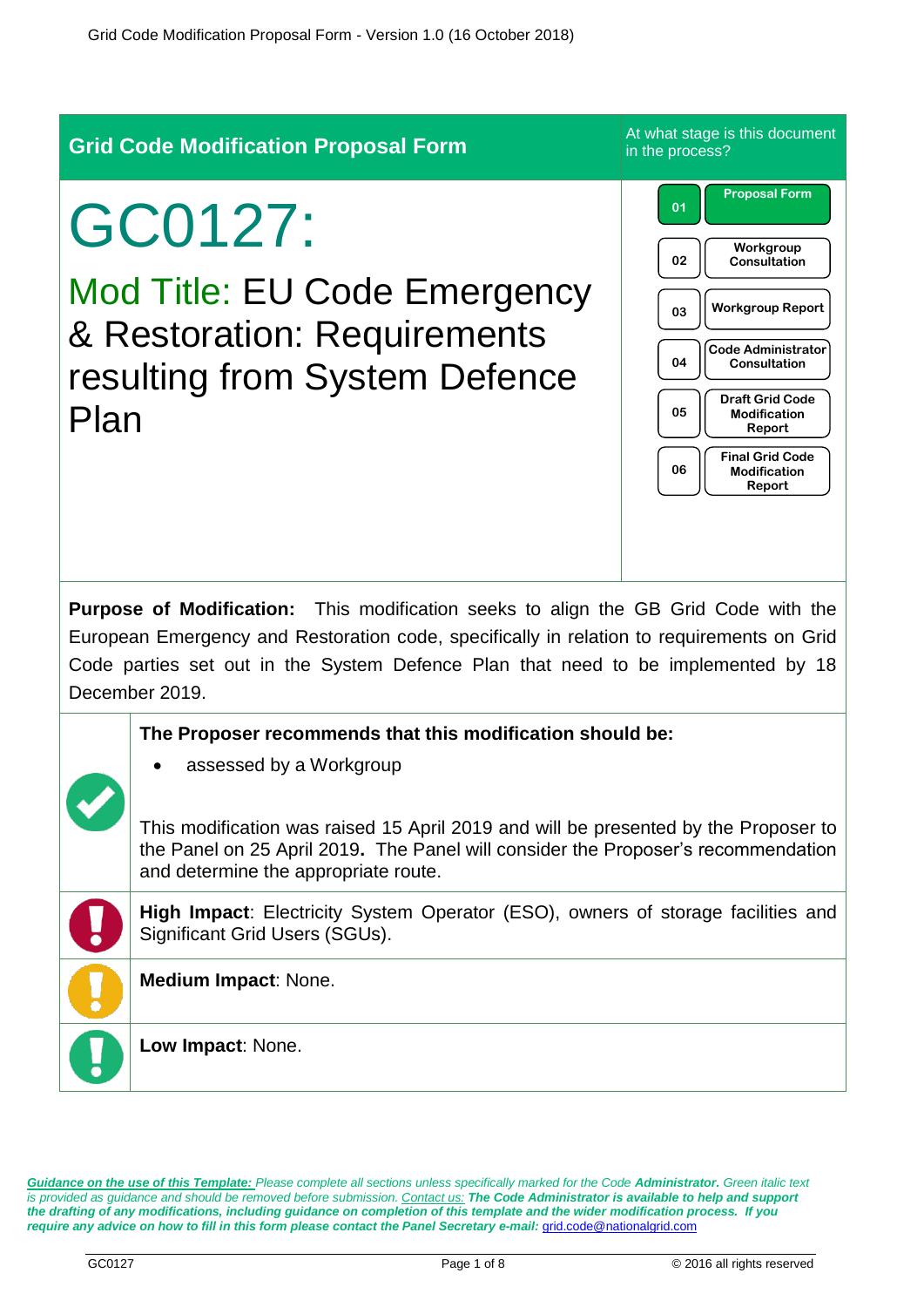Grid Code Modification Proposal Form - Version 1.0 (16 October 2018)

## **Contents**

- **1 Summary 4**
- **2 Governance 5**
- **3 Why Change? 5**
- **4 Code Specific Matters 6**
- **5 Solution 6**
- **6 Impacts & Other Considerations 7**
- **7 Relevant Objectives 7**
- **8 Implementation 8**
- 
- **9 Legal Text** Error! Bookmark not defined.
- **10 Recommendations 8**

#### **Timetable**

| The Code Administrator recommends the following timetable:        |                   |  |  |
|-------------------------------------------------------------------|-------------------|--|--|
| <b>Presented to Panel</b>                                         | 25 April 2019     |  |  |
| Initial consideration by Workgroup                                | May 2019          |  |  |
| Workgroup Report presented to Panel                               | 30 July 2019      |  |  |
| Code Administration Consultation Report issued to<br>the Industry | August 2019       |  |  |
| Draft Final Modification Report presented to Panel                | 26 September 2019 |  |  |
| <b>Modification Panel decision</b>                                | 26 September 2019 |  |  |
| Final Modification Report issued to the Authority                 | 11 October 2019   |  |  |
| <b>Expected Authority Decision</b>                                | 29 November 2019  |  |  |
| Decision implemented in Grid Code                                 | 18 December 2019  |  |  |
|                                                                   |                   |  |  |

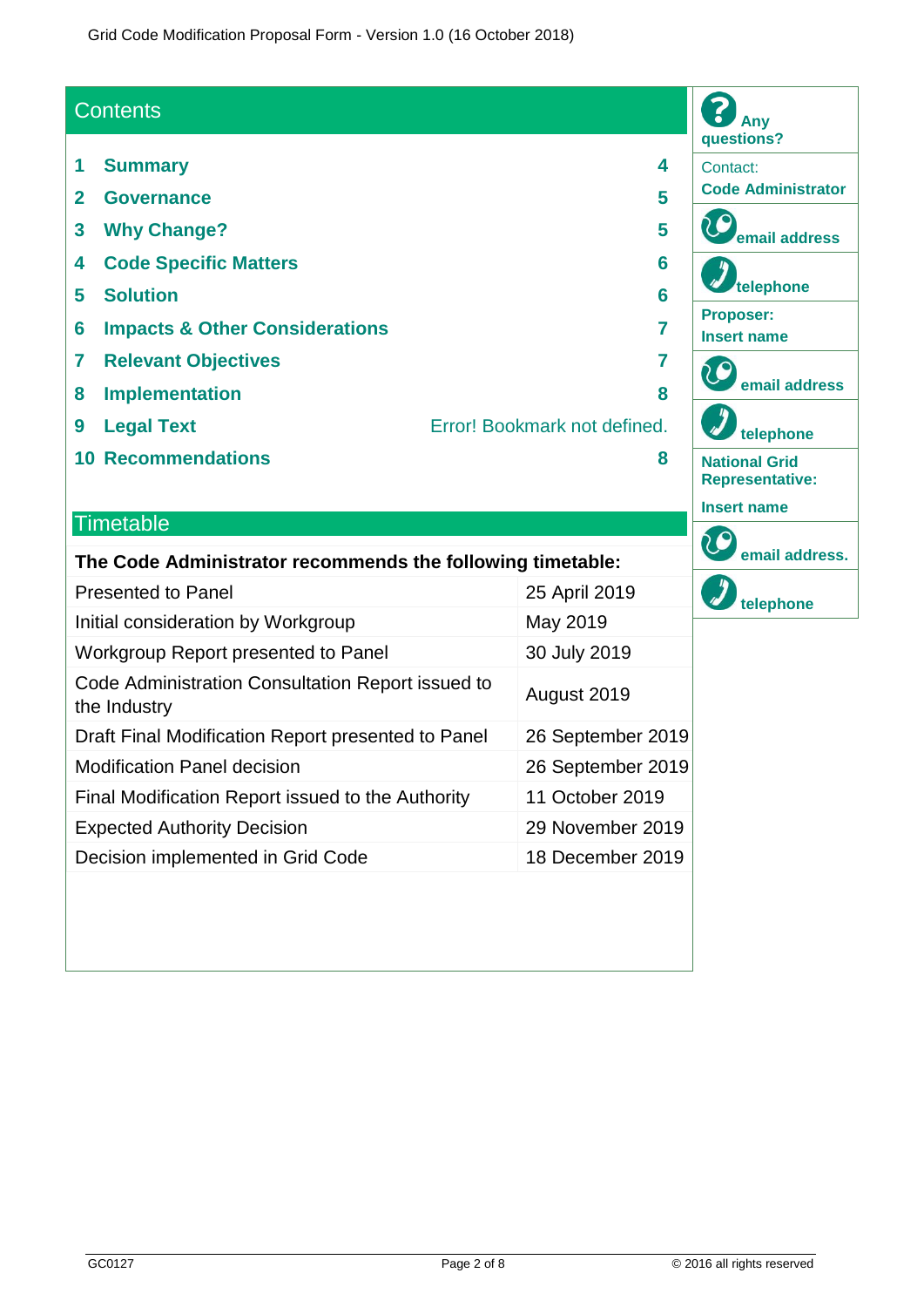| <b>Proposer Details</b> |  |
|-------------------------|--|
|-------------------------|--|

| <b>Details of Proposer:</b>                                                                         | <b>Rachel Woodbridge-Stocks</b>             |  |  |  |
|-----------------------------------------------------------------------------------------------------|---------------------------------------------|--|--|--|
| (Organisation Name)                                                                                 | <b>National Grid ESO</b>                    |  |  |  |
| Capacity in which the Grid Code<br>Modification Proposal is being<br>proposed:<br>(e.g. CUSC Party) | <b>Electricity System Operator</b>          |  |  |  |
| <b>Details of Proposer's</b><br><b>Representative:</b>                                              |                                             |  |  |  |
| Name:                                                                                               | Rachel Woodbridge-Stocks                    |  |  |  |
| Organisation:                                                                                       | <b>National Grid ESO</b>                    |  |  |  |
| Telephone Number:                                                                                   | 07976708078                                 |  |  |  |
| Email Address:                                                                                      | Rachel.WoodbridgeStocks@nationalgrideso.com |  |  |  |
| <b>Details of Representative's</b><br>Alternate:                                                    |                                             |  |  |  |
| Name:                                                                                               | <b>Susan Mwape</b>                          |  |  |  |
| Organisation:                                                                                       | <b>National Grid ESO</b>                    |  |  |  |
| Telephone Number:                                                                                   | 07976836946                                 |  |  |  |
| Email Address:                                                                                      | Susan.Mwape@nationalgrideso.com             |  |  |  |
| <b>Attachments (Yes/No): No</b>                                                                     |                                             |  |  |  |
| If Yes, Title and No. of pages of each Attachment:                                                  |                                             |  |  |  |

# Impact on Core Industry Documentation.

*Please mark the relevant boxes with an "x" and provide any supporting information*



(Please specify)

*This is an optional section. You should select any Codes or state Industry Documents which may be affected by this Proposal and, where possible, how they will be affected.*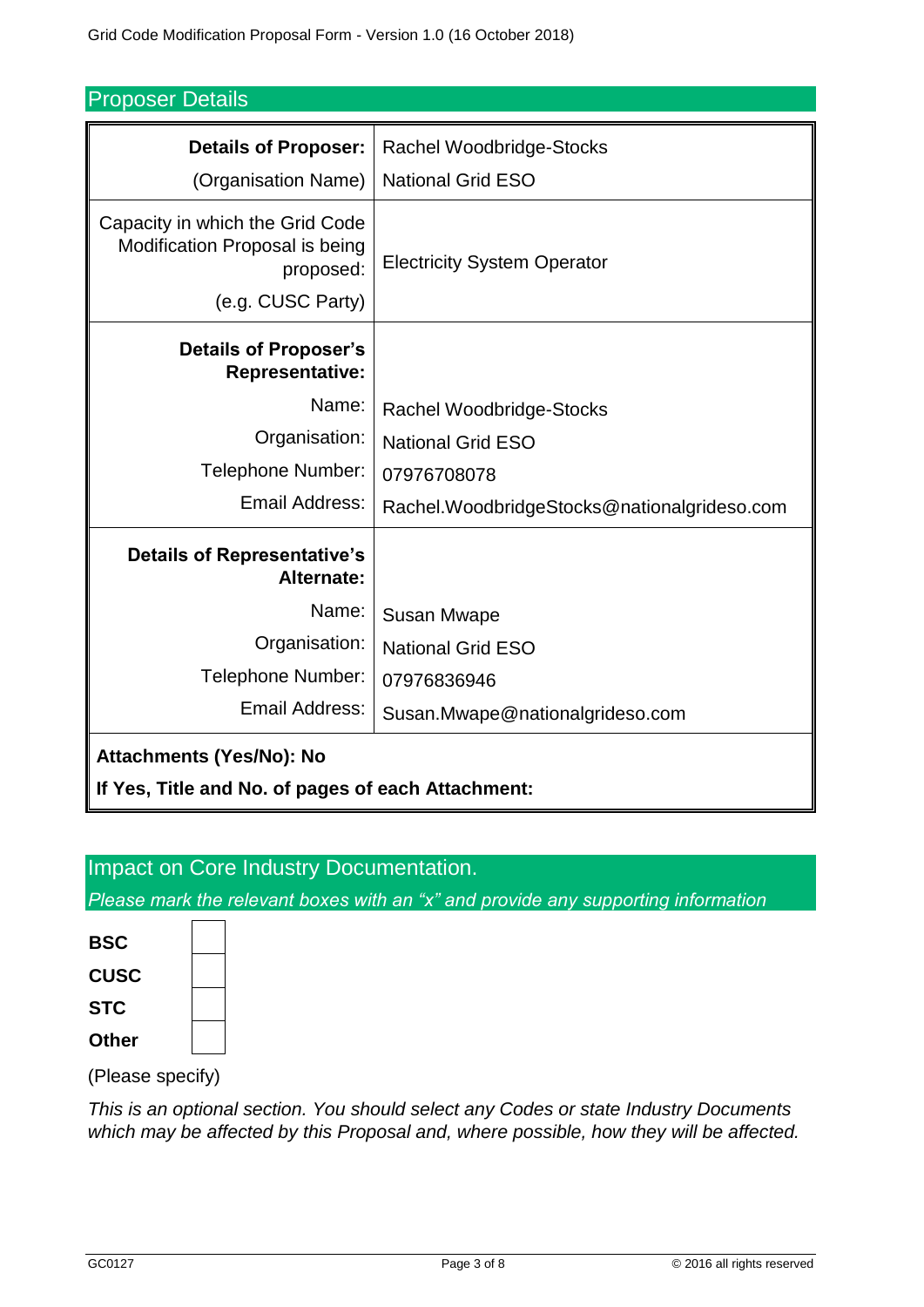# **1 Summary**

*Mandatory for the Proposer to complete Please provide a summary of the modification proposed – i.e. what is the identified defect/change in the existing code that needs to be rectified, why this change needs to be made, and how.*

## **Defect**

The [Emergency and Restoration Code \(E&R\)](https://eur-lex.europa.eu/legal-content/EN/TXT/PDF/?uri=CELEX:32017R2196&from=EN) requires the Electricity System Operator to create a [System Defence Plan \(SDP\),](https://www.nationalgrideso.com/codes/european-network-codes/meetings/emergency-and-restoration-consultation) which National Grid ESO produced and consulted on in September 2018. There are requirements on storage providers and SGUs in the SDP that are not currently in the Grid Code and so the two need to be aligned for transparency.

The SDP needs to be implemented by 18 December 2019 so this modification will need to be in the Grid Code by the same date.

## **What**

This modification proposes to align E&R, the SDP and the Grid Code.

## **Why**

This modification needs to progress to ensure the sections of the SDP that need to be implemented by 18 December 2019 meet those timescales.

## **How**

In coordination with Article 15(3) of E&R, section 3.1.6 of the SDP specifies that:

*Energy Storage systems taking energy are required to automatically switch to generating mode or where it is not capable of doing this must automatically disconnect before the activation of Low Frequency Demand Disconnection Scheme.*

In coordination with Article 21(1b) of E&R, section 4.6.3 of the SDP specifies that:

*The NETSO shall be entitled to request assistance for active power from SGUs which do not already provide a balancing service. Upon request from the NETSO any SGU shall make available all its active power, conforming to its technical constraints. The NETSO may only do this after it has activated all balancing energy bids available.*

This is not currently in the Grid Code so it will be added.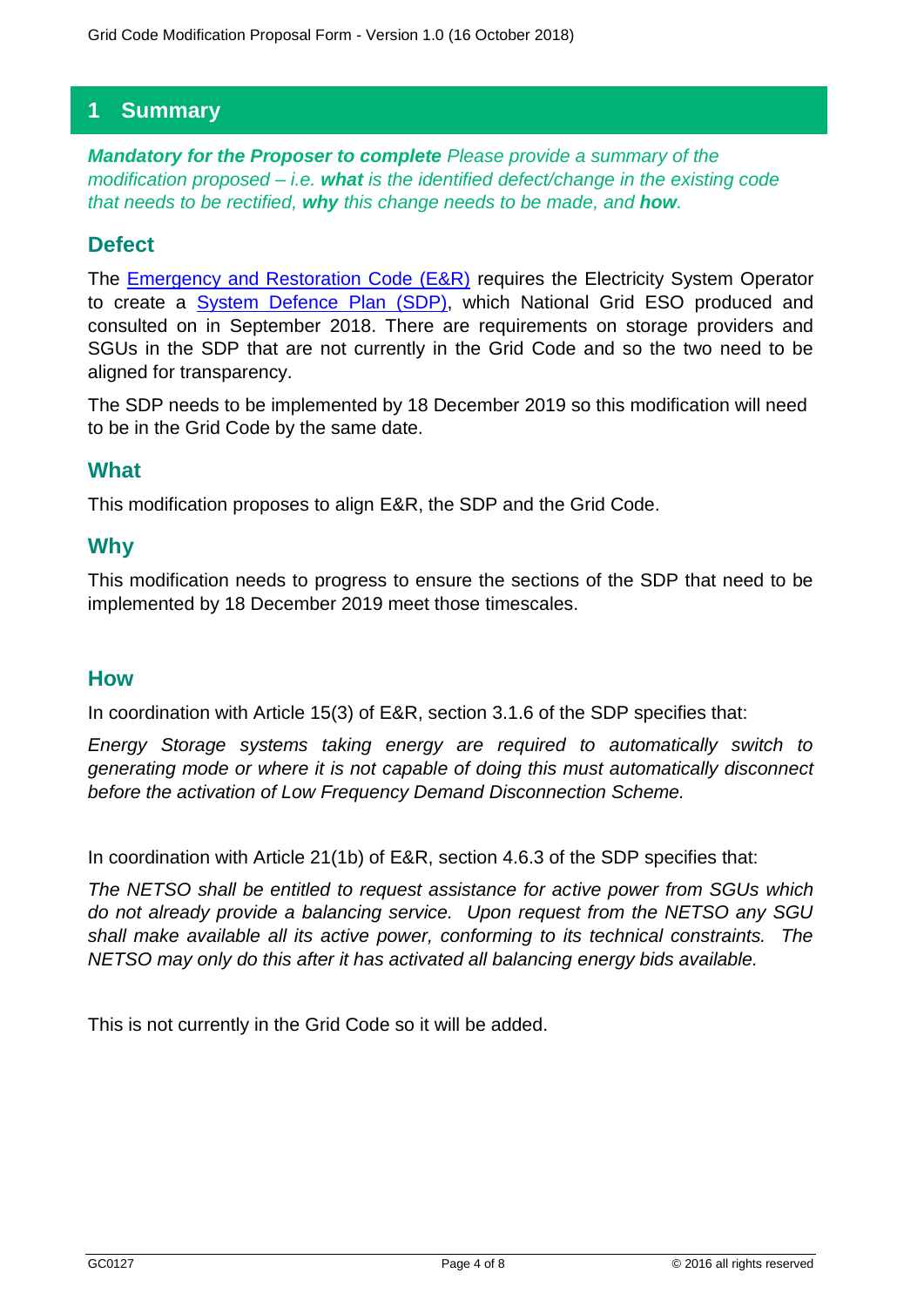## **2 Governance**

### **Justification for Normal Procedures**

Normal Governance procedures should apply as there will be a material impact on storage providers and SGUs.

There is no need for this modification to be treated as urgent as it does not need to be implemented until 18 December 2019 and the Normal Governance timescales will be able to achieve this.

### **Requested Next Steps**

This modification should:

be assessed by a Workgroup

It is recommended that a workgroup be formed to fully understand the consequences of these changes for SGUs and storage providers and to ensure that the technical solution is developed to allow minimum disruption for these parties.

## **3 Why Change?**

This Proposal is one of a number of Proposals which seek to implement relevant provisions of a number of new EU Network Codes/Guidelines which have been introduced in order to enable progress towards a competitive and efficient internal market in electricity. The full set of EU network guidelines and codes are;

- Regulation 2015/1222- Capacity Allocation and Congestion Management (CACM) which entered into force 14 August 2015;
- Regulation 2016/1719 Forward Capacity Allocation (FCA) which entered into force 17 October 2016;
- Regulation 2016/631- Requirements for Generators (RfG) which entered into force 17 May 2016;
- Regulation 2016/1388 Demand Connection Code (DCC) which entered into force 7 September 2016;
- Regulation 2016/1447 High Voltage Direct Current (HVDC) which entered into force 28 September 2016;
- Transmission System Operation Guideline (SOGL) which entered into force 14 September 2017; and
- Regulation 2017/2196 Emergency and Restoration (E&R) which entered into force 18 December 2017.

The Regulation establishing a Network Code on Emergency and Restoration entered into force on 18 December 2017. The Emergency and Restoration Network Code sets out rules relating to the management of the electricity transmission system in the emergency, blackout and restoration states. The main objective of the relevant rules is to bring the system back to the normal state as quickly and efficiently as possible.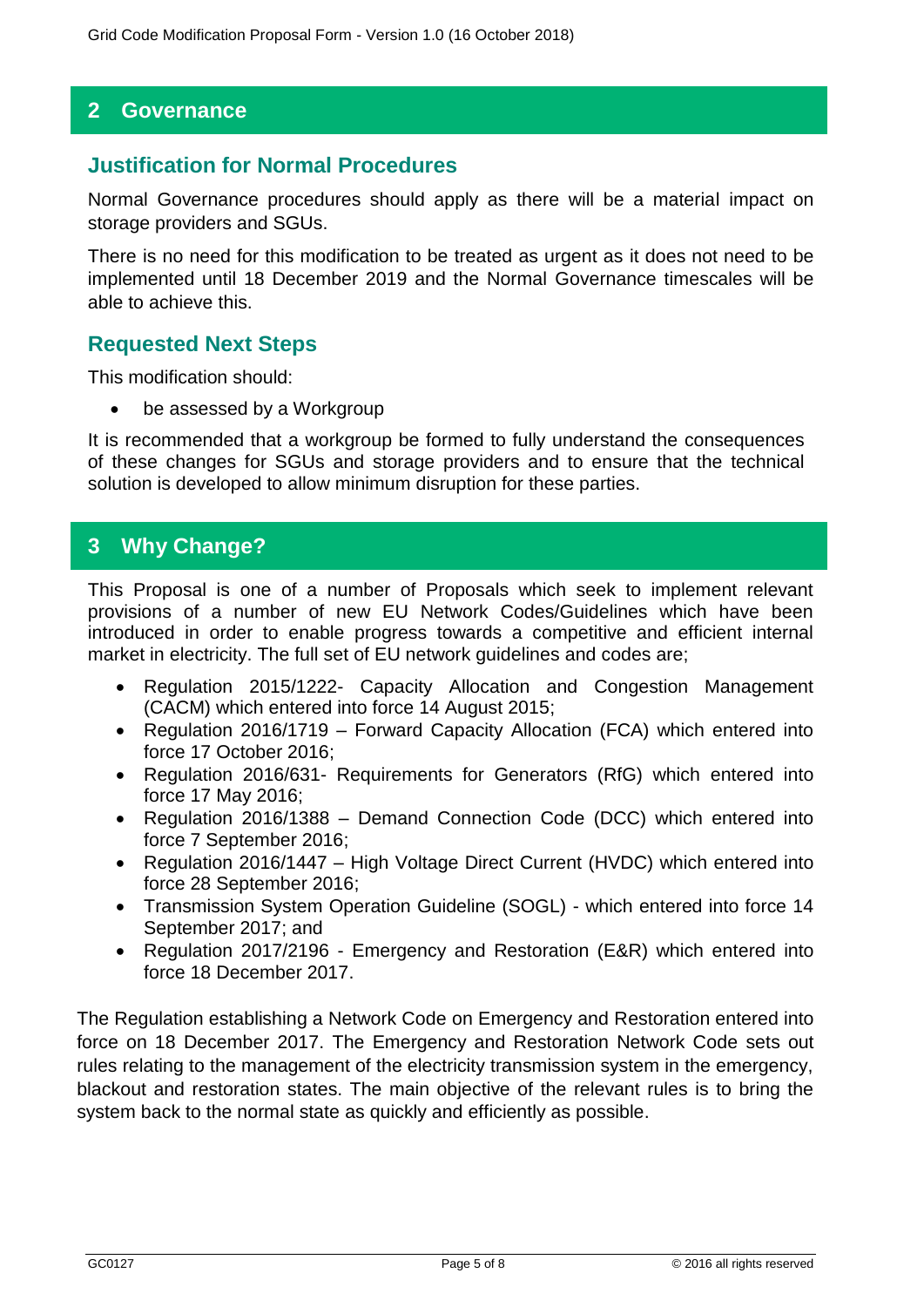## **4 Code Specific Matters**

*Mandatory for the Proposer to complete. Please provide any specialist information (that is Code-specific), such as technical skillsets required and any reference documents.*

## **Technical Skillsets**

Appreciation of the SDP and E&R.

## **Reference Documents**

Emergency and Restoration Code:

[https://eur-lex.europa.eu/legal](https://eur-lex.europa.eu/legal-content/EN/TXT/PDF/?uri=CELEX:32017R2196&from=EN)[content/EN/TXT/PDF/?uri=CELEX:32017R2196&from=EN](https://eur-lex.europa.eu/legal-content/EN/TXT/PDF/?uri=CELEX:32017R2196&from=EN)

Emergency and Restoration consultation documents (including the System Defence Plan):

[https://www.nationalgrideso.com/codes/european-network-codes/meetings/emergency](https://www.nationalgrideso.com/codes/european-network-codes/meetings/emergency-and-restoration-consultation)[and-restoration-consultation](https://www.nationalgrideso.com/codes/european-network-codes/meetings/emergency-and-restoration-consultation)

# **5 Solution**

#### **Storage providers**

E&R Article 15(3):

*Prior to the activation of the automatic low frequency demand disconnection scheme, each TSO and DSO identified pursuant to Article 11(4) shall foresee that energy storage units acting as load connected to its system:* 

*(a) automatically switch to generation mode within the time limit and at an active power set-point established by the TSO in the system defence plan; or* 

*(b) when the energy storage unit is not capable of switching within the time limit*  established by the TSO in the system defence plan, automatically disconnect the *energy storage unit acting as load.*

SDP clause 3.1.6:

*Energy Storage systems taking energy are required to automatically switch to generating mode or where it is not capable of doing this must automatically disconnect before the activation of Low Frequency Demand Disconnection Scheme.*

This requirement will be added to OC9 of the Grid Code.

#### **Active Power Requirements on SGUs**

E&R Article 21 (1b):

GC0127 **Page 6 of 8** CO127 **Page 6 of 8** CO127 **Page 6 of 8** CO127 **Page 6 of 8** CO127 **Page 6 of 8** CO127 **Page 6 of 8** CO127 **Page 6 of 8** CO127 **Page 6 of 8** CO127 **Page 6 of 8** CO127 **Page 6 of 8** CO127 **Page 10** CO127 *In case of absence of control area adequacy in the day-ahead or intraday timeframe, identified pursuant to paragraphs 1 and 2 of Article 107 of Regulation (EU) 2017/1485,*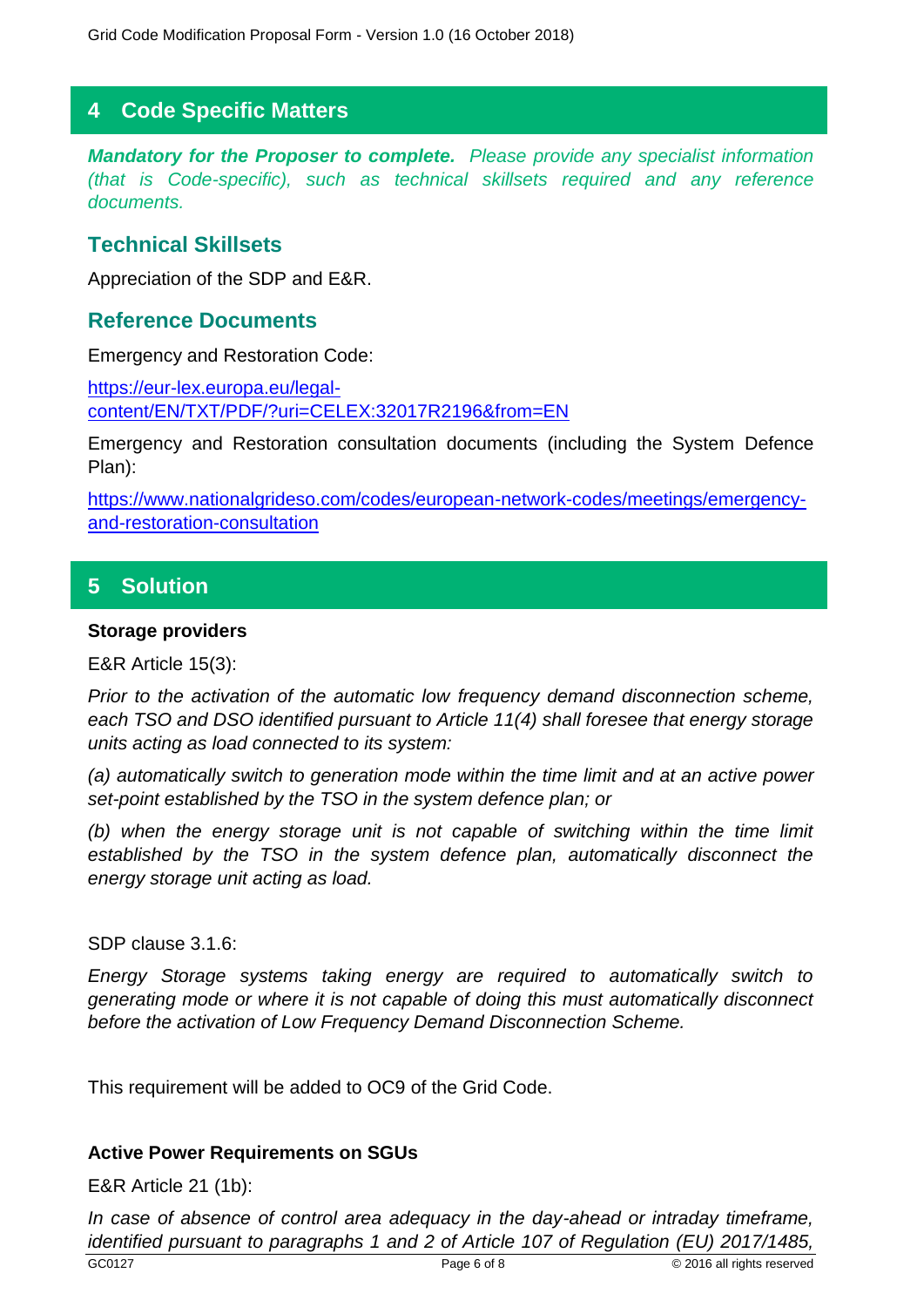*and prior to any potential suspension of market activities pursuant to Article 35, a TSO shall be entitled to request assistance for active power from any SGU connected in its LFC area, which does not already provide a balancing service to the TSO, and which, upon the TSO request, shall make available all its active power, conforming to its technical constraints.*

#### Clause 4.6.3 of SDP:

*The NETSO shall be entitled to request assistance for active power from SGUs which do not already provide a balancing service. Upon request from the NETSO any SGU shall make available all its active power, conforming to its technical constraints. The NETSO may only do this after it has activated all balancing energy bids available.*

This will be incorporated into OC9 of the Grid Code.

## **6 Impacts & Other Considerations**

Owners of storage facilities will be affected by this modification as will SGUs.

# **Does this modification impact a Significant Code Review (SCR) or other significant industry change projects, if so, how?**

No.

## **Consumer Impacts**

This change will facilitate the implementation of the EU Emergency and Restoration code which helps to facilitate a harmonised electricity system as part of the package of European Network Codes, and will help to deliver and facilitate a significant benefit to the end consumer by ensuring a coordinated security of supply across GB and Europe.

## **7 Relevant Objectives**

## Impact of the modification on the Applicable Grid Code Objectives:

| <b>Relevant Objective</b>                                                                                                                                                                                                                                                                                      | Identified impact |
|----------------------------------------------------------------------------------------------------------------------------------------------------------------------------------------------------------------------------------------------------------------------------------------------------------------|-------------------|
| (a) To permit the development, maintenance and operation of<br>an efficient, coordinated and economical system for the<br>transmission of electricity                                                                                                                                                          | <b>Neutral</b>    |
| (b) Facilitating effective competition in the generation and<br>supply of electricity (and without limiting the foregoing, to<br>facilitate the national electricity transmission system being<br>made available to persons authorised to supply or<br>generate electricity on terms which neither prevent nor | <b>Neutral</b>    |